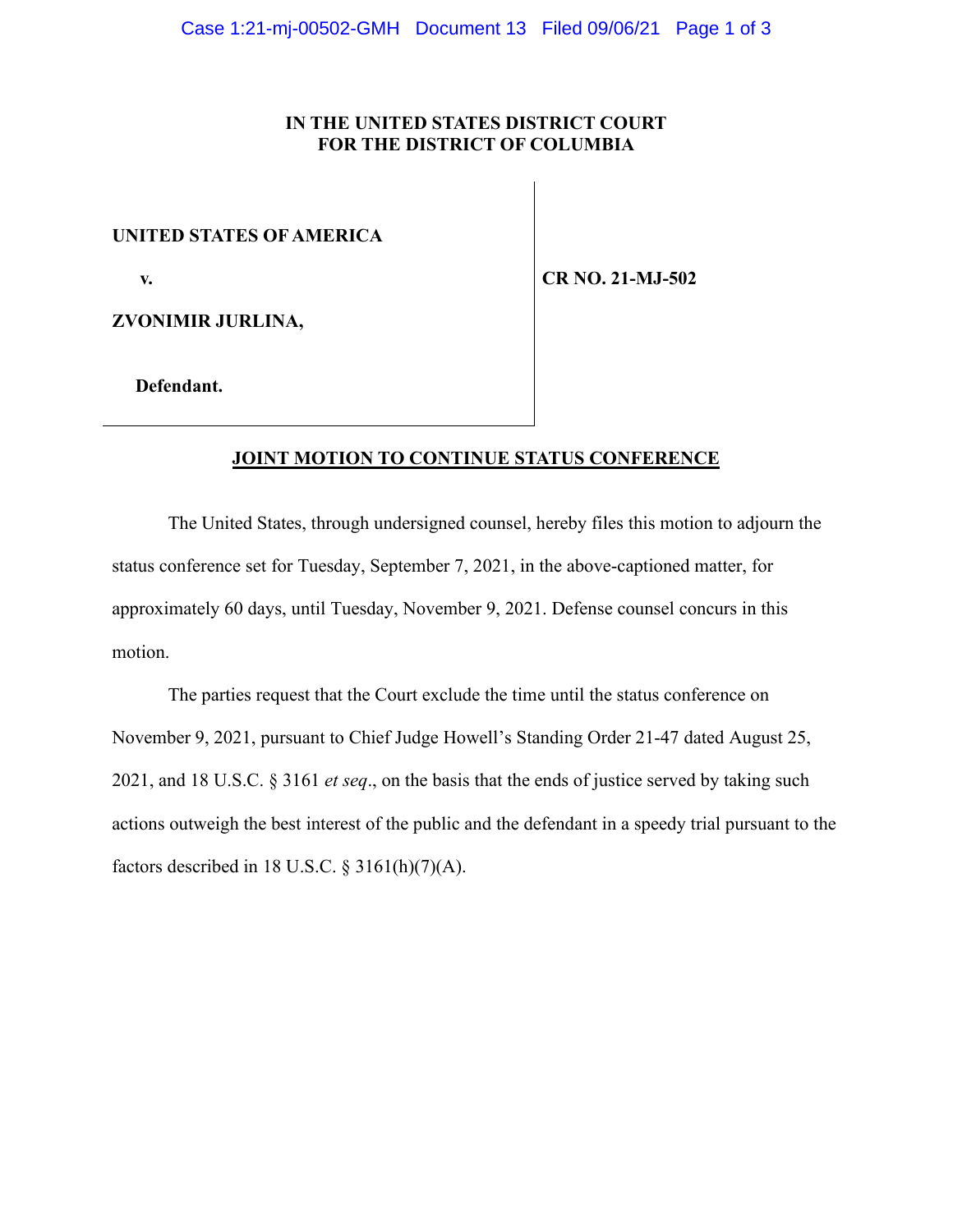Respectfully submitted,

CHANNING D. PHILLIPS ACTING UNITED STATES ATTORNEY D.C. Bar No. 415793

Date: September 6, 2021 By: *\_\_/s/ Jennifer Leigh Blackwell* 

Jennifer Leigh Blackwell Assistant United States Attorney D.C. Bar No. 481097 United States Attorney's Office 555 Fourth Street, N.W. Washington, D.C. 20530 Telephone: (202) 803-1590 Email: Jennifer.blackwell3@usdoj.gov